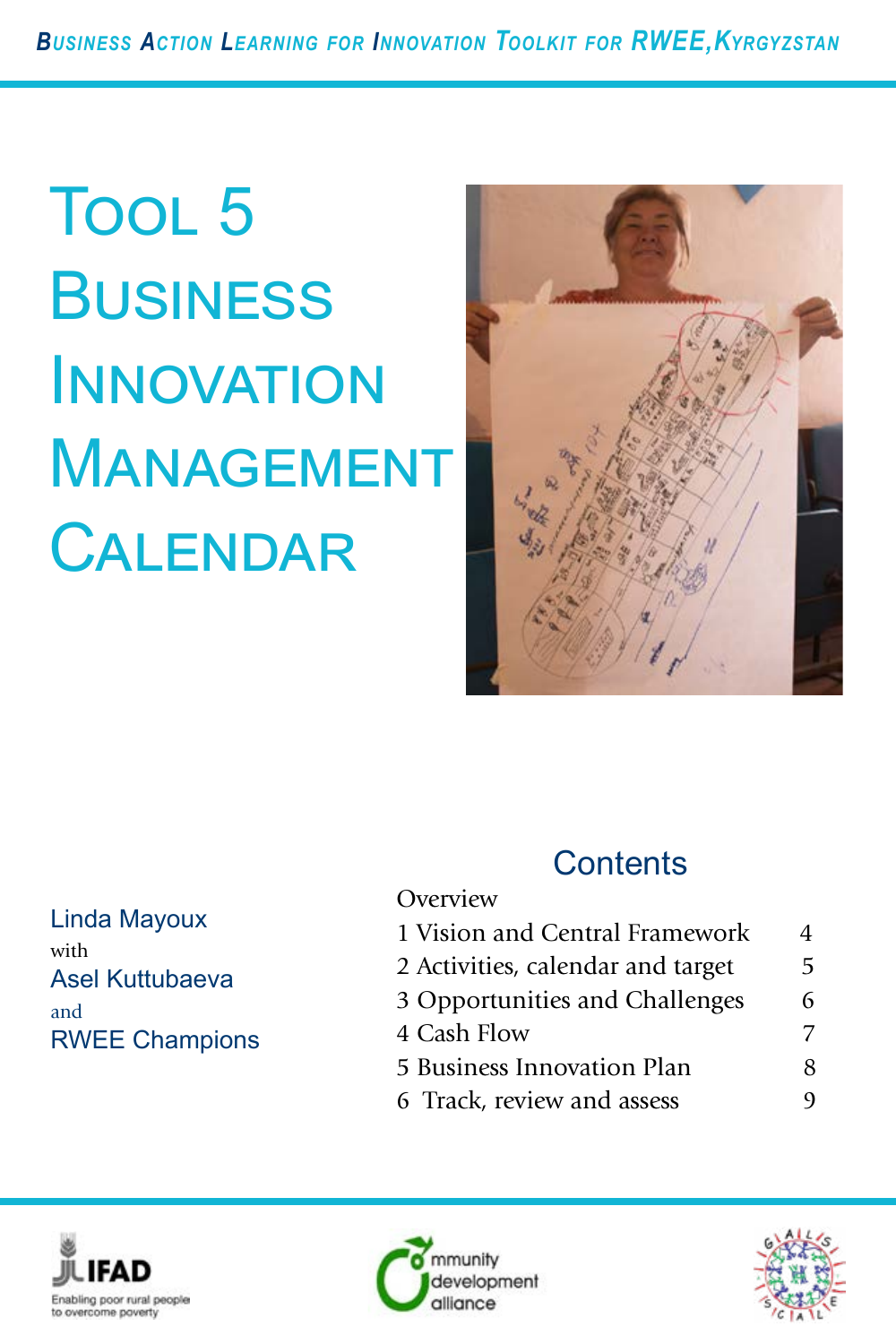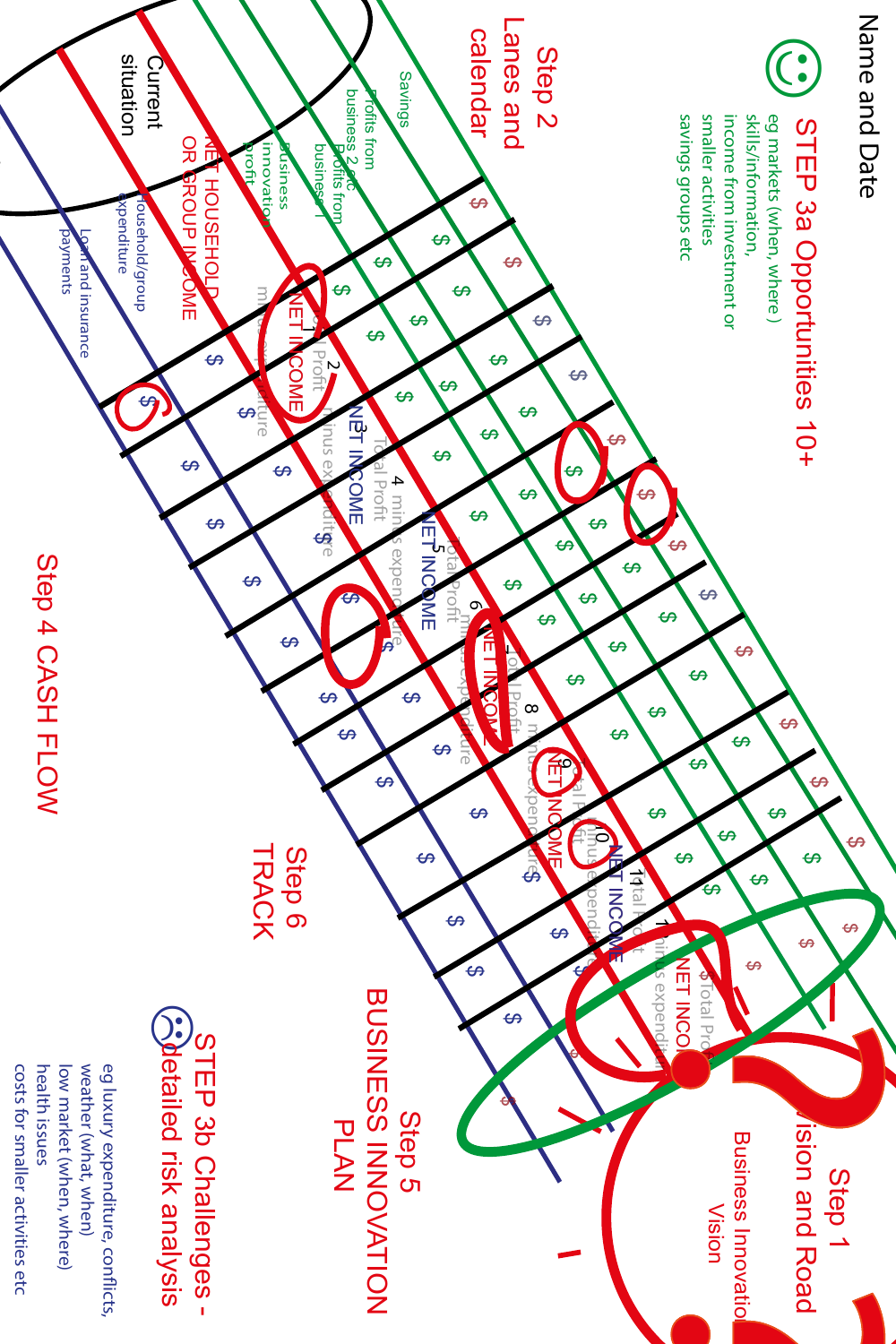<span id="page-2-0"></span>![](_page_2_Figure_0.jpeg)

### **OVERVIEW**

*The Business Innovation Management Calendar is a business planning tool that can be used by individuals or groups to help them:*

- *plan their business innovation and other activities over time*
- *• identify opportunities and challenges*
- *• plan for savings, finance and cross-investment*

The Business Innovation Management Calendar is drafted (first in pencil) on the next double page after your previous tool.

Once you have a good draft in your notebook you could transfer it to a flipchart to fill in more detail and track it to keep your family on track - and show off to your neighbours!

Remember to put your name and the date in the top left hand corner.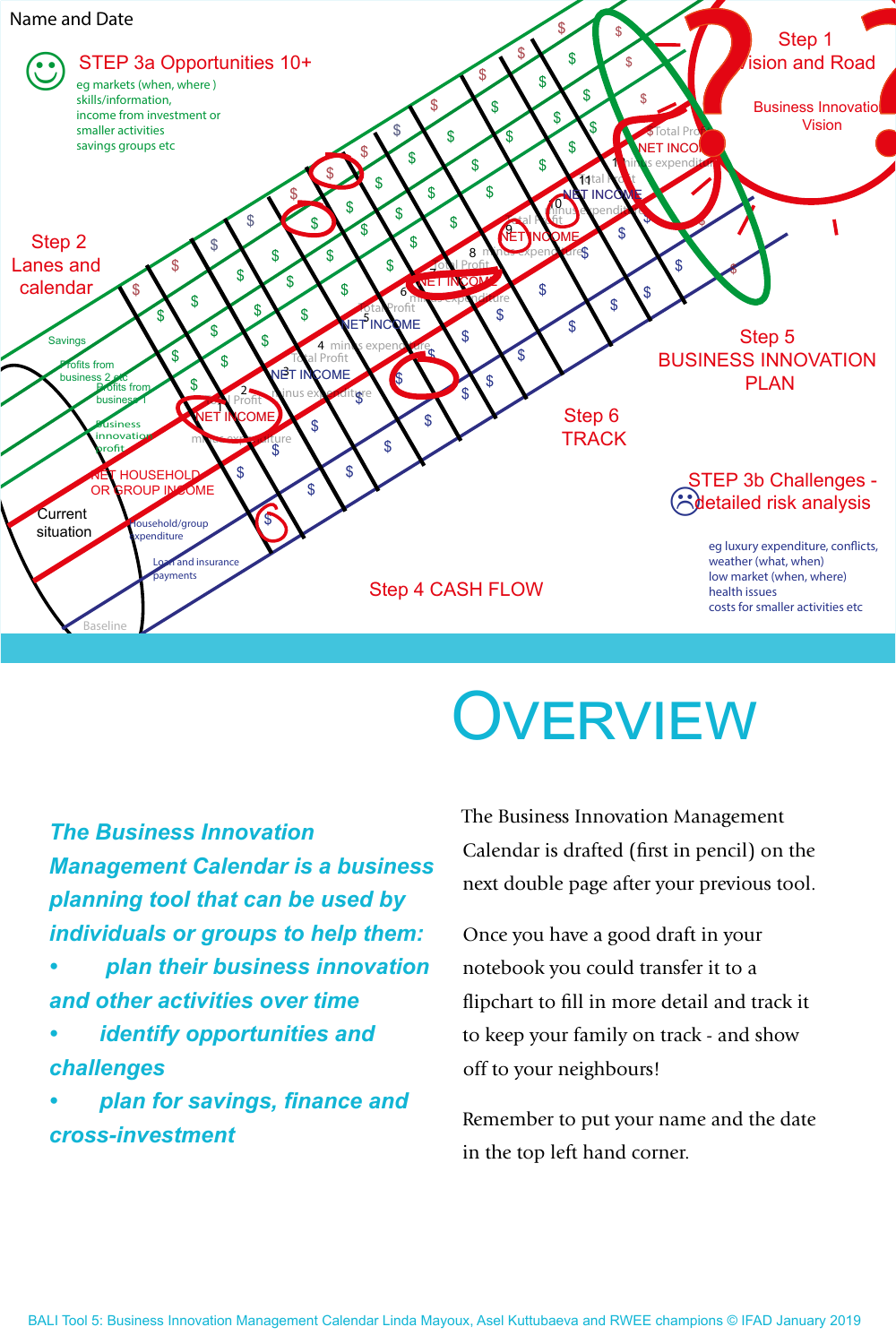<span id="page-3-0"></span>![](_page_3_Figure_1.jpeg)

### *1 Business Innovation Vision and Central Framework*

*Vision:* Draw a big red sun circle at the top right of the paper. Inside the circle draw the vision for the business innovation from your other diagrams.

*Baseline:* Draw a black circle bottom left. Here you put your current starting point.

*Spine and backbone:* Join the two circles with:

Central Lane vision 'spine' with two red lines. In this lane, just outside the baseline circle, write in green 'net income'. In this lane you will total: *monthly net profit innovation and other businesses minus costs, expenditure and loan costs.*

One green line on top - here write in green 'business innovation income'. In this lane you will put your planned business innovation profits.

One blue line below - here write in blue 'expenditures'. Here you will put anticipated group organisational costs, or necessary household expenditure. This is in blue, because although they are necessary to achieve your vision, they are payments to outside.

This completes the backbone of the calendar that keep it strong.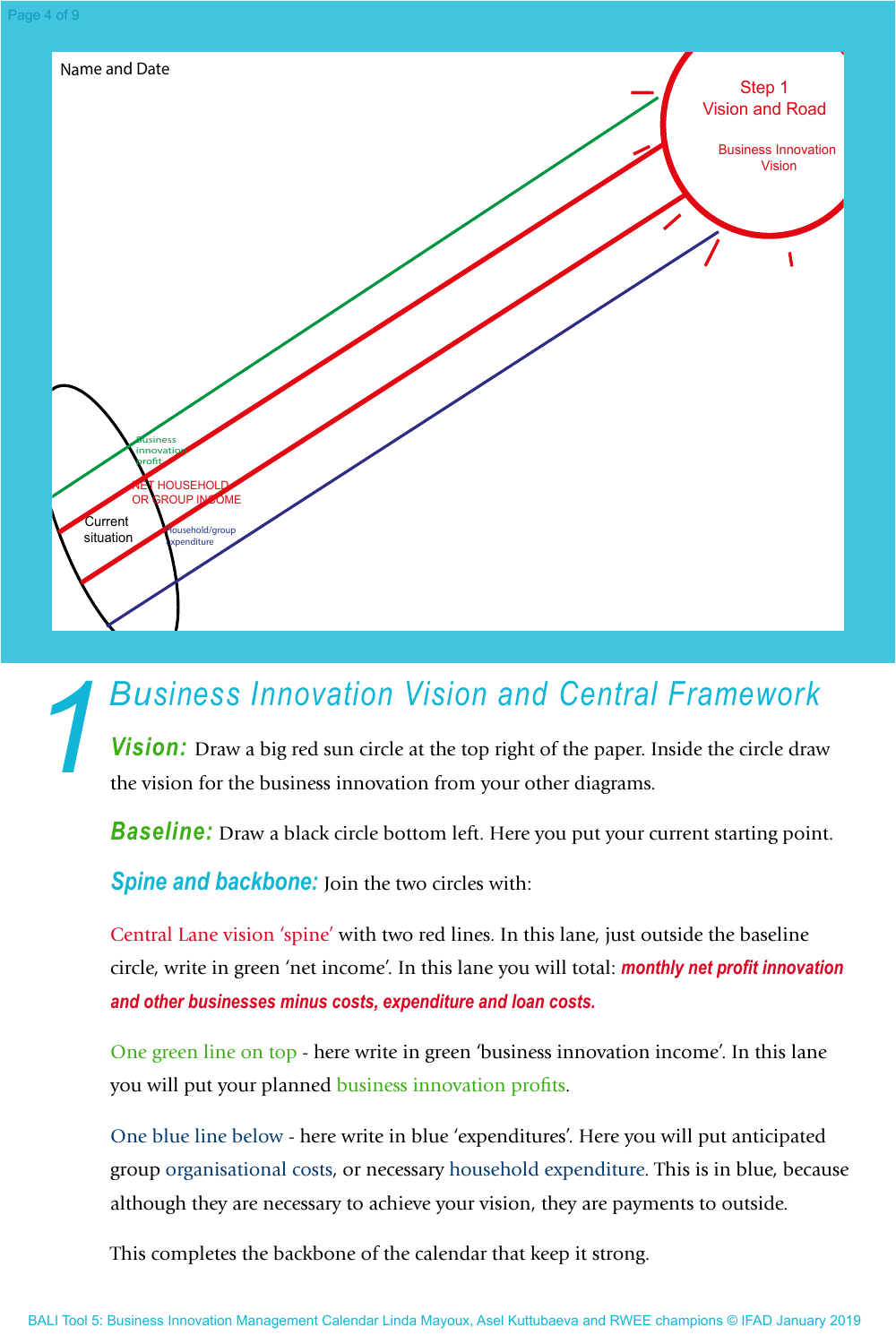<span id="page-4-0"></span>![](_page_4_Figure_1.jpeg)

# *2 Activities, calendar and target*

**Safety net/complementary activities:** Are there any other businesses or income sources which can act as a safety net? or into which you intend to invest the income from the business innovation? Put one green lane for each business above the backbone, with a symbol for the activity just to the right of the current circle.

*Savings:* At the top of all the activities put a green lane for savings.

*Loan and finance costs:* Below the backbone put a blue lane for costs of loans, insurance etc.

*Target:* Put a large green target circle for the year next to the vision and crossing over all the lanes. Here you will put your annual profit.

*Calendar framework:* Put vertical lines to make cells for each month. Label the month, starting from the current month with a small number or short name at the top of the red middle Net Income lane.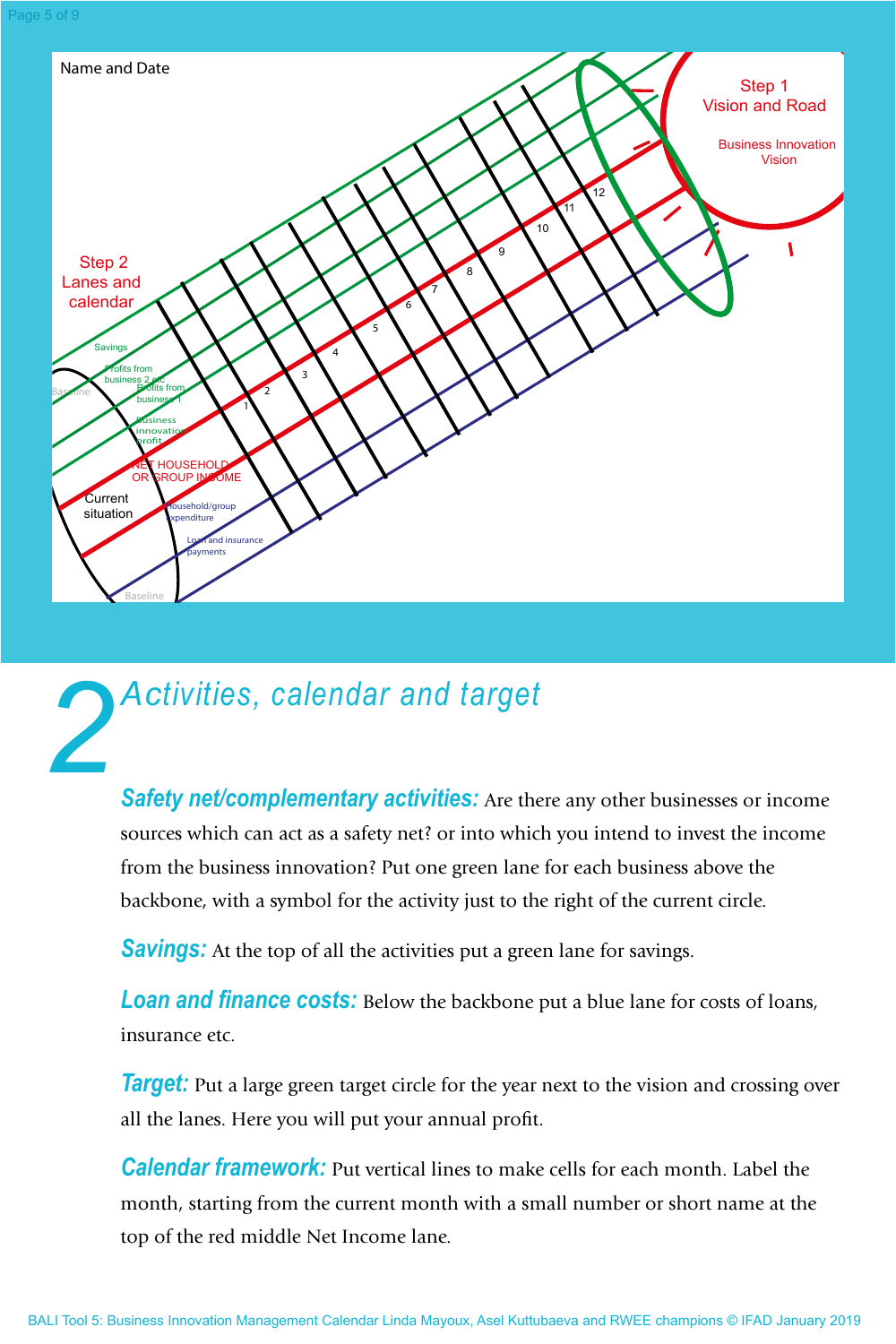<span id="page-5-0"></span>![](_page_5_Figure_1.jpeg)

*3 Opportunities and Challenges* **Opportunities:** Opportunities are very important because they are the things that help you and can keep you feeling positive when things get difficult. Brainstorm as many opportunities for the business innovation as possible - *at least 10 -* eg from the Challenge Action Tree, Business Market Map and Happy Family Tree. Put symbols above the road by the appropriate month - in green because you plan to access them. These could include more income earning activities that can complement the main activities. Particularly activities that give a short-term return to make money for reinvestment and/ or fill in spare time. Add another lane if they are regular.

**Challenges:** Now do a thorough risk analysis for the business innovation. Again consulting the Happy Family Tree, Business Market Map and Challenge Action Tree. Identify eg luxury expenditures that can be cut, climatic and disease risks or times of peak labour demand that need to be planned for. Potential household challenges like inequality in ownership, decision-making and work.

*Try to make them balance:* Then look again at opportunities and see how challenges can be overcome. You need to do a thorough risk analysis, but try to identify more opportunities than challenges. You need to keep adding opportunities.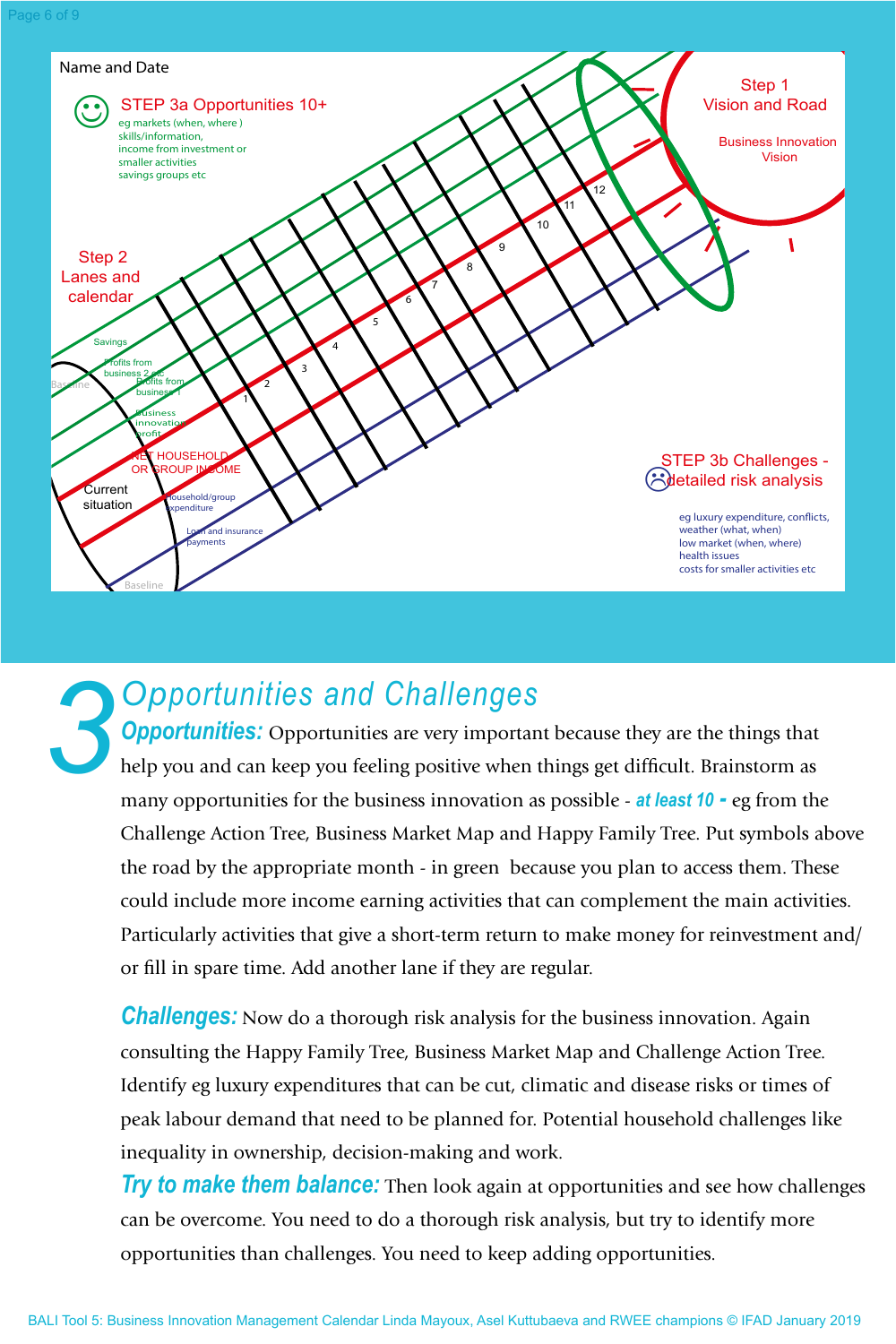<span id="page-6-0"></span>![](_page_6_Figure_1.jpeg)

### *4 Cash Flow*

In each cell along the lanes for your loan and safety net activities you will calculate your profits by the end of each month: total income minus costs. Looking at your opportunities and challenges and how they may be different each month, together with past earnings and costs calculate:

*Business Income:* how much monthly income do you expect to earn from each activity. Write in pencil at the top of each cell in the green lines above the 'spine' *Business costs:* what do you expect to be the total monthly costs for each activity. in each month. Write in pencil at the bottom of each cell in the green lines. **Business Profits:** Now subtract the business costs from the income and write these in green as planned profit in green in each cell. Use a calculator if you have one. **Expenditures and finance costs:** Put your anticipated monthly expenditures and finance costs in each cell in the blue lines underneath the spine in blue. *Revisit opportunities and challenges:* Keep looking again at your opportunities and challenges, taking these into account in your calculations, adding more opportunities or challenges if needed.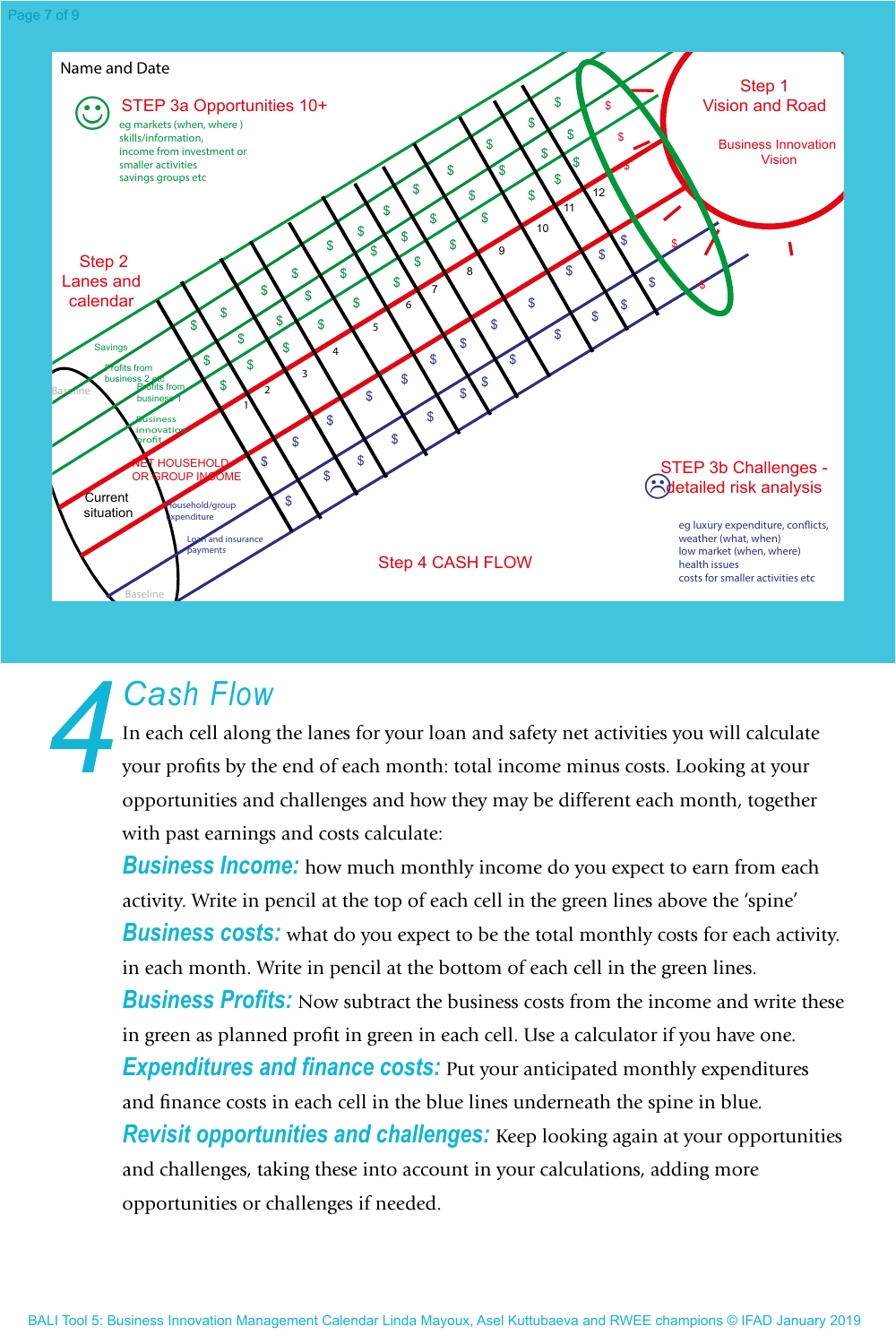<span id="page-7-0"></span>![](_page_7_Figure_1.jpeg)

### *5 Business Innovation Plan*

Now in each month cell of the *central red lane* calculate:

- *total business profits:* by the end of each month add up all the business profits from the green lanes above the spine. Put the figure at the top of each monthly cell in pencil.
- *minus expenses:* by the end of each month add organisational/household expenditure and finance costs. Put the figure in pencil at the bottom of each monthly cell.
- *= net group/household income:* calculate monthly profits minus expenses. This is the money available from the profits after all business costs, group or household expenditure and finance costs are covered. This figure goes in pencil in the centre of each cell along the spine, but make it larger and more prominent. You will colour it in Step 6.

### Then in the *top green lane:*

• *savings and investment:* Considering the total profit expected and anticipated profits and expenditures for the following months, put in pencil a plan for savings or investment of any anticipated surplus. If you have different types of savings differentiate these by different symbols.